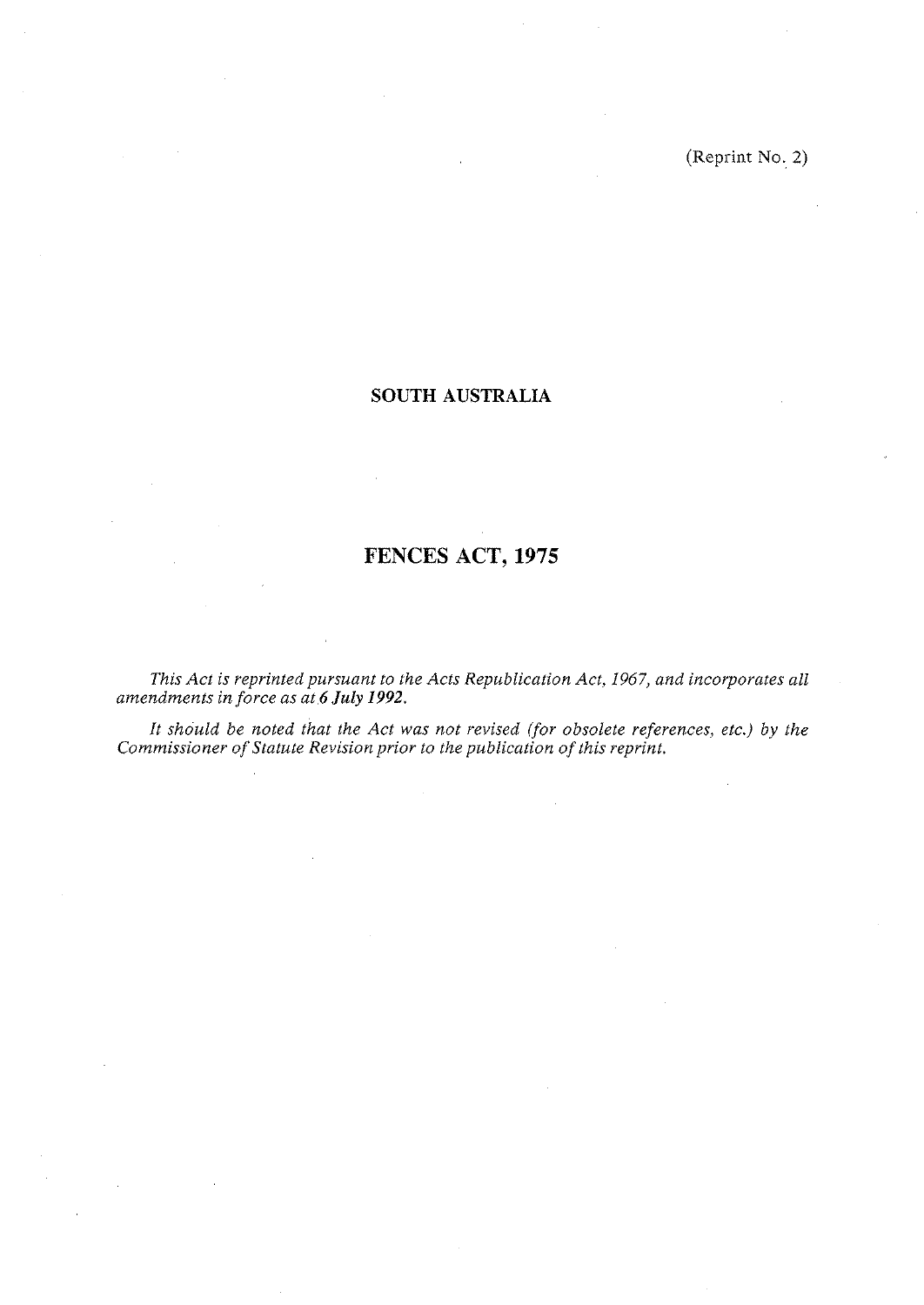## **11 Fences Act, 1975**

## **SUMMARY OF PROVISIONS**

#### Section

- 1. Short title<br>
2. Commence<br>
3. Repeal and<br>
4. Interpretat<br>
5. Notice of i<br>
6. Cross-notic<br>
7. Agreement<br>
8. Performan<br>
9. Whereabou<br>
10. No adjoini
	-
- 2. Commencement<br>3. Repeal and saving provisions<br>4. lnterpretation
- Notice of intention to perform fencing work
- 
- Cross-notice Agreement upon basis of proposals and counter -proposals
- 
- Performance of fencing work Whereabouts of adjoining owner unknown
- 
- No adjoining owner<br>Case where fence divides land from public road and owner of land abutting upon road derives benefit from  $\overline{11}$ . Fence<br>
Powers of court<br>
Variation of cost of work on appeal<br>
Landlord and tenant
- 
- 
- 
- Contribution as between life tenant and remainderman
- 
- 
- 
- 18. Power of entry<br>19. Manner in which notice is to be given<br>20. Application of Act to land of the Crown and council
- 21. Extinguishment of prescriptive fencing right
- 21.<br>22.<br>23.<br>24.
- 22. Clearing of scrub in certain areas<br>23. Departures from requirements of this Act
- 
- **24.** Rii& of court **25.** This Act is not to derogate from powers conferred by other legislation

#### **SCHEDULE**

 $\,$  ii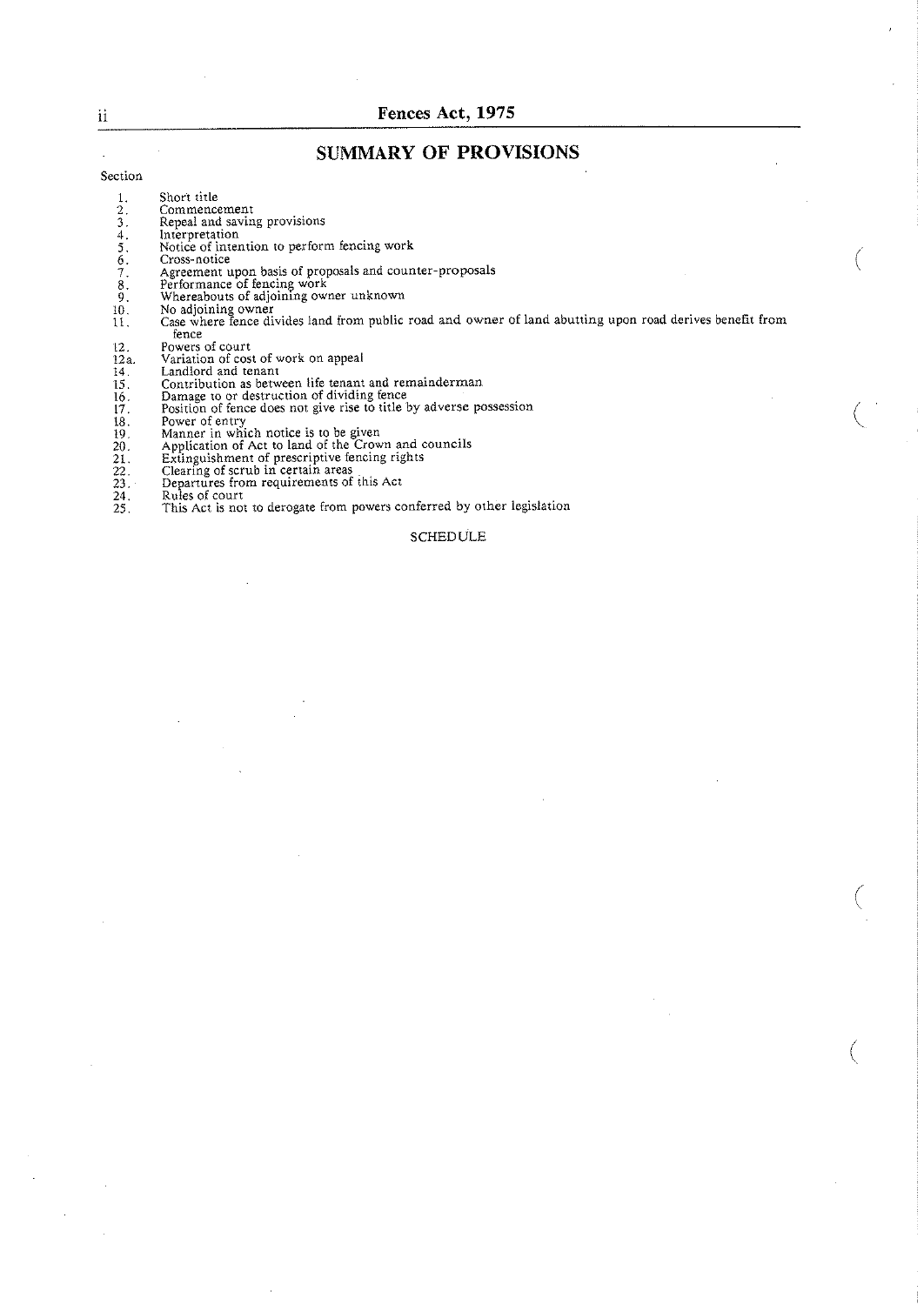## FENCES ACT, **1975**

being

Fences Act, 1975, No. 44 of 1975 [Assented to 10 April 1975]<sup>1</sup>

as amended by

Fences Act Amendment Act, 1977, No. 23 of 1977 [Assented to 12 May 1977]<sup>2</sup><br>Fences Act Amendment Act, 1983, No. 63 of 1983 [Assented to 22 September 1983] Fences Act Amendment Act, 1990, No. 57 of 1990 [Assented to 29 November 1990]<sup>3</sup><br>Statutes Repeal and Amendment (Courts) Act 1991 No. 69 of 1991 [Assented to 12 December 1991]<sup>4</sup>

#### An Act to provide for the erection, replacement, repair and maintenance of fences; to repeal the Fences Act, **1924-1926;** and for other purposes.

BE IT ENACTED by the Governor of the State of South Australia, with the advice and consent of the Parliament thereof, as follows:

#### Short title

**1.** This Act may be cited as the *Fences Act, 1975.* 

#### Commencement

**2.** This Act shall come into operation on a day to be fixed by proclamation.

## Repeal and saving provisions

**3.** (1) The following Acts are repealed:—

the *Fences Act, 1924;*  the *Fences Act Amendment Act, 1926.* 

(2) Any proceedings commenced pursuant to the repealed Act may be continued and completed subject to and in accordance with the provisions of that Act in all respects as if this Act had not been enacted.

(3) Section 10a and section 11 of the repealed Act shall continue to apply in relation to a dividing fence constructed prior to the commencement of this Act, and any rights that have accrued to any person pursuant to either of those sections, whether before or after the commencement of this Act, may be pursued by him subject to and in accordance with the provisions of the repealed Act.

<sup>2</sup> Came into operation 16 October 1975: s. 2.

%ame into operation 6 June 1991: *Gaz.* 6 June 1991, p. 1776.

4Came into operation 6 July 1992: *Gaz.* 2 July 1992.

<sup>&#</sup>x27;came into operation 16 October 1975: *Gaz.* 16 October 1975. p. 2011.

*Note: 1. Asterisks indicate repeal or deletion of text.* 

**<sup>2.</sup>** *For the legislative history of the Act see Appendix. Entries appearing in the Appendix in bold type indicate he amendmenrs incorporated since the last reprint.*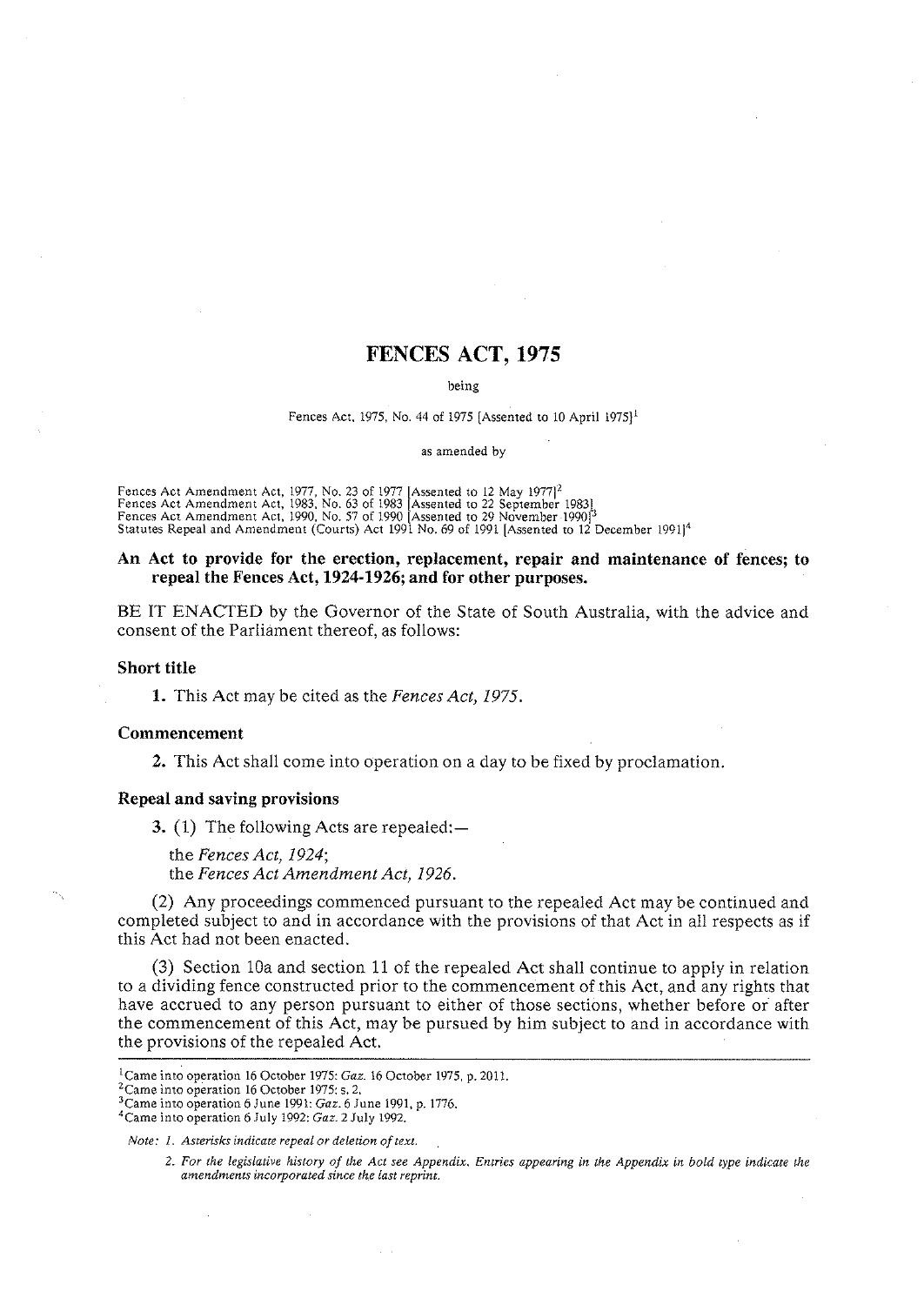## **Interpretation**

4.  $(1)$  In this Act, unless the contrary intention appears—

"adjoining owners" means the owners of contiguous land:

"cost" in relation to fencing work $-$ 

*(a)* includes the cost of any survey that is reasonably required for the purposes of the fencing work;

 $\bigwedge_{\alpha\in\mathbb{N}}$ 

*(b)* includes the cost of any work reasonably required to facilitate the performance of the fencing work;

and

- *(c)* where an adjoining owner has done, or proposes to do, any of the work personally, includes a reasonable allowance for his labour: (
- "council" means a municipal or district council and includes any body corporate that is, by virtue of any Act, deemed to be, or vested with the powers of, a municipal or district council:

"court" means the Magistrates Court:

"Crown lands" means Crown lands within the meaning of the Crown Lands Act:

"dividing fence" means a fence dividing contiguous land of adjoining owners:

"fencing work" means the erection of a new dividing fence, or replacement, repair or maintenance work in relation to an existing dividing fence:

" $\alpha$ wner" —

- *(a)* in relation to land alienated from the Crown by grant, means the proprietor at law or in equity of-
	- (i) an estate of fee simple in the land;
	- or
	- (ii) a life estate in the land;
- *(b)* in relation to land of the Crown subject to an agreement for sale, or a right of purchase, means the person entitled to the benefit of that agreement or right of purchase:
- (c) in relation to land held of the Crown under a lease, means the lessee;
- and  $\left( \begin{array}{cc} \end{array} \right)$
- $(d)$  in relation to land held of the Crown under a licence, the term of which exceeds twelve months, means the licensee,

and includes an occupier of land who, with the consent of the owner, carries out, or proposes to carry out, fencing work in relation to the land:

"proponent" and "adjoining owner" mean, respectively-

 $(a)$  the owner of land who proposes to erect a fence dividing his land from contiguous land, or to perform replacement, repair, or maintenance work in relation to such a fence:

and

*(b)* the owner of that contiguous land:

"public road" means a road or thoroughfare to which the public has access: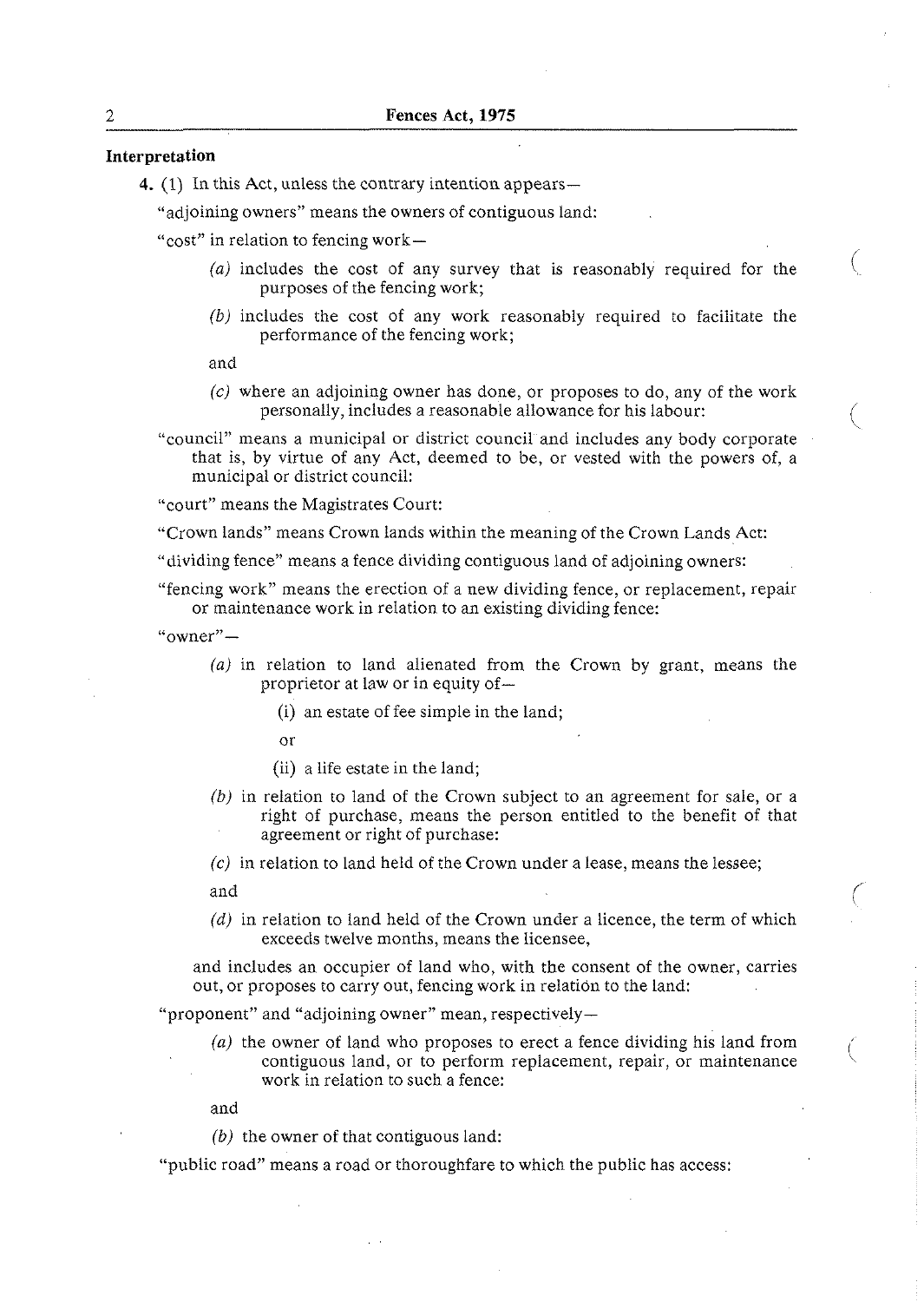"replacement, repair or maintenance work" means the replacement, repair or maintenance of the whole or any part of a fence and includes trimming or maintaining any vegetation that serves as a fence, and cleaning, deepening, straightening, enlarging or altering any watercourse, ditch or channel or other geographical configuration that serves as a fence:

"the repealed Act" means the *Fences Act,* 1924-1926, repealed by this Act.

(2) For the purposes of this Act land is contiguous with other land if-

- *(a)* there is a common boundary between that land and the other land;
- $\alpha$ r
- *(b)* that land is separated from the other land by a right of way of no more than one metre in width.

#### **Notice of intention to perform fencing work**

**5.** (1) Where the owner of any land proposes to erect a fence dividing his land from the land of an adjoining owner, he may serve notice of that intention upon the adjoining owner.

(2) The notice must be in the Form No. 1 in the schedule to this Act and must state-

- (a) the length and position of the proposed fence;
- *(b)* the nature of the proposed fence;
- *(c)* an estimate of the cost of the erection of the proposed fence;
- *(d)* the amount that the proponent seeks to recover from the adjoining owner towards the cost of the proposed fence;
- *(e)* where the proposed line of the fence encroaches into the land of the adjoining owner, whether the proponent proposes to pay compensation to the adjoining owner for loss of occupation, and, if so, the amount of that compensation;
- *jfj* the name and address of any contractor or other person by whom the proposed fence is to be erected.

**(3)** Where the owner of any land proposes to perform any replacement, repair or maintenance work in relation to a fence dividing his land from the land of an adjoining owner, he may serve notice of that intention upon the adjoining owner

(4) The notice must be in the Form No. 2 in the schedule to this Act and must state $-$ 

- *(a)* the nature and location of the proposed work;
- $(b)$  the cost of the proposed work;
- *(c)* the amount that the proponent seeks to recover from the adjoining owner towards the cost of the proposed work;

and

*(d)* the name and address of any contractor or other person by whom the proposed work is to be performed.

and the application of a complete work

#### **Cross-notice**

*6.* (1) Where an adjoining owner objects to any of the proposals contained in a notice served upon him in pursuance of this Act, he may, within thirty days after the service of the notice, serve a cross-notice upon the proponent.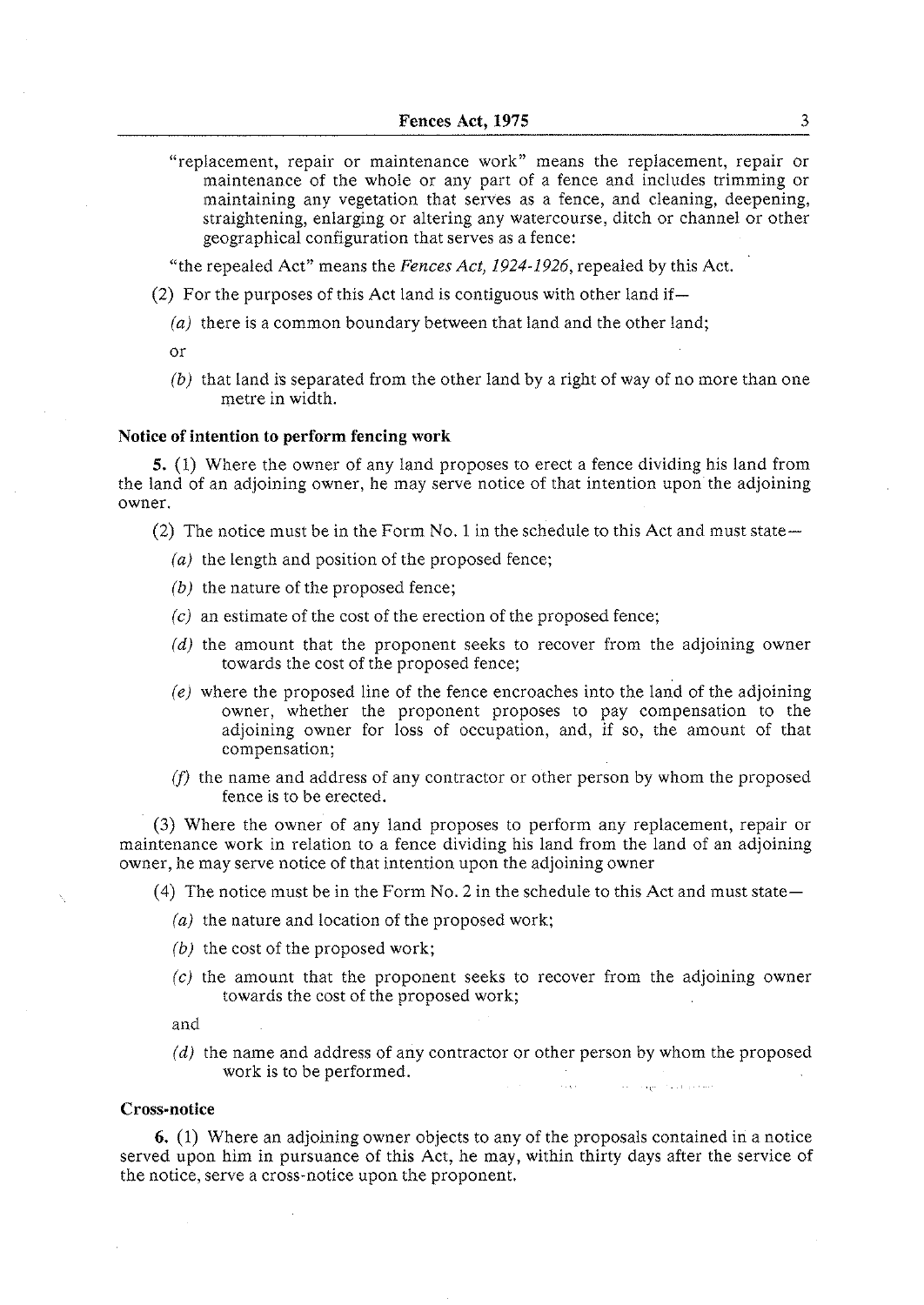(2) The cross-notice must be in the Form No. 3 in the schedule to this Act and  $-$ 

 $(a)$  must state to which of the proposals the adjoining owner objects;

- and
- (b) may contain counter-proposals in relation to the proposed erection of a fence or the proposed performance of replacement, repair or maintenance work.

(3) Where the proponent objects to any counter-proposal contained in a cross-notice under this section, he may, within thirty days after the service of the notice, serve notice in writing of his objection upon the adjoining owner.

(4) An objection may be made to a proposal or counter-proposal either because the objector objects generally to the proposals or counter-proposals or because of some specific objection to the proposal or counter-proposal but it shall not be necessary to assign any reason for an objection in a notice under this Act.

## **Agreement upon basis of proposals and counter-proposals**

**7.** Where a person to whom a proposal or counter-proposal has been made under this Act does not serve notice of his objection to the proposal or counter-proposal in accordance with this Act, he shall be deemed to have agreed to the proposal or counter-proposal.

### **Performance of fencing work**

**8.** (1) Where notice of the proposed erection of a fence, or the proposed performance of replacement, repair or maintenance work in relation to a fence has been served in accordance with this Act, the proponent may proceed with the fencing work-

 $(a)$  after the expiration of thirty days from the date of service of the notice, if he is not served with a cross-notice during that period;

or

(b) if he is served with a cross-notice during that period, after agreement has been reached upon the proposals and counter-proposals (if any) or any differences have been adjudicated upon by the court.

(2) Except as otherwise provided in this Act, no contribution shall be recoverable under the provisions of this Act in respect of fencing work performed before the proponent becomes entitled to proceed with the fencing work under subsection (1) of this section. (3) If the proponent does not proceed with the fencing work within twenty-eight days is

after the day on which he becomes entitled to do so in accordance with subsection (1) of this section, or such longer period as may be agreed upon by the parties or fixed by the court, the adjoining owner may proceed with the fencing work.

(4) If the fencing work is discontinued by either party for more than twenty-eight days prior to its completion the other party may proceed to complete the work.

(5) If neither the proponent nor the adjoining owner proceeds with the fencing work for a period in excess of the prescribed period, or the work is discontinued for any such i period, the agreement shall, as to the part of the work that then remains to be performed, lapse.

(6) The prescribed period referred to in subsection *(5)* of this section is a period agreed upon by the proponent and the adjoining owner, or determined by order of the court, or in the absence of any such agreement or order, a period of four months.

 $\boldsymbol{\Lambda}$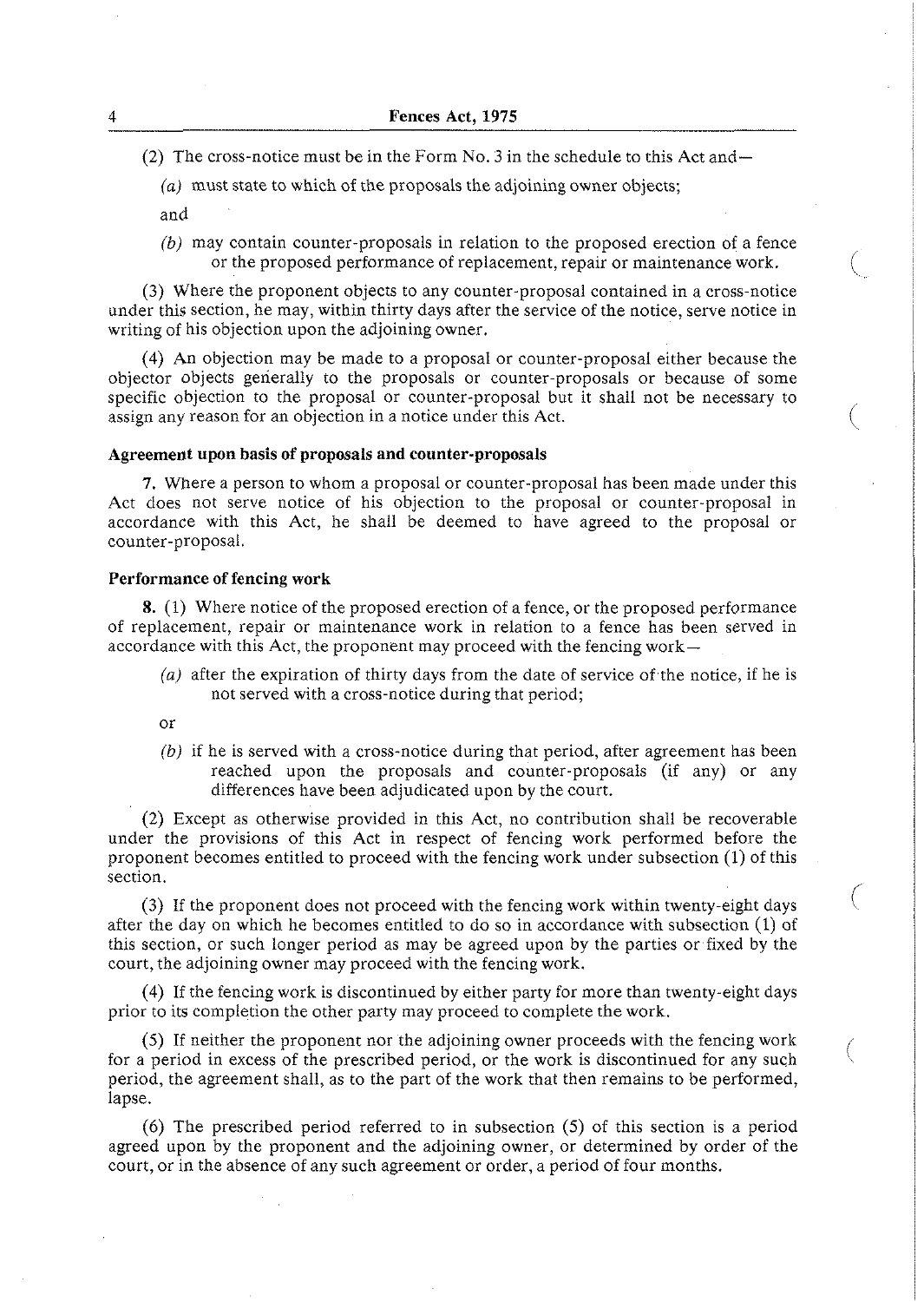#### **Whereabouts of adjoining owner unknown**

**9. (1)** Where a person desires to perform fencing work in the nature of erecting, replacing, repairing, or maintaining a dividing fence, and the identity or whereabouts of the adjoining owner has not, after reasonable inquiry by the proponent, been ascertained, he may—

- (a) affix a notice of his intention to perform the fencing work in the Form No. 1 of the schedule to this Act on some prominent part of the land of the adjoining owner, and, if no cross-notice is served upon him in accordance with this Act, proceed with the work as if the adjoining owner had agreed to the proposals contained in the notice;
- or

## (b) apply to the court for a determination under subsection  $(2)$  of this section.

(2) The court may upon the hearing of an application for a determination under this subsection approve, with or without modification, a proposal for the performance of fencing work submitted to the court by the proponent, and order that an amount, determined by the court, be paid by the adjoining owner towards the cost of the fencing work.

(3) Where the identity and whereabouts of the adjoining owner, or a successor in title to the adjoining owner, are ascertained the proponent or a person claiming under him-

(a) may institute proceedings for the recovery of contribution towards the cost of the fencing work;

or

(b) proceed to enforce an order under this section against him,

(4) In proceedings under paragraph (a) of subsection **(3)** of this section the court may order the payment of such contribution as it considers just in the circumstances.

#### **No adjoining owner**

**10.** (1) Where a person proposes to perform fencing work in the nature of erecting, replacing, repairing or maintaining a dividing fence, and there is no adjoining owner of the contiguous land from which his land is or is to be divided, he may apply to the court for a determination under this section.

(2) The court may, upon the hearing of the application approve, with or without modification, a proposal for the performance of fencing work submitted to the court by the proponent, and may order that when a person becomes the owner of the contiguous land, he shali pay to the proponent an amount, determined by the court, towards the cost of the fencing work.

#### **Case where fence divides land from public road and owner of land abutting upon road derives benefit from fence**

**11.** (1) Where a person has erected **a** fence dividing his land from a public road, and any other person who is the owner of land abutting upon the road derives use of, or benefit from the fence, by reason of the proximity of the fence to his own land the person by whom the fence has been erected may institute proceedings in the court for the recovery from that other person of a contribution towards the cost of erecting the fence or any further fencing work in relation to the fence.

(2) The court may order the person against whom the proceedings are taken to make such contribution as it considers just in view of the benefit that he derives in consequence of the erection of the fence or the performance of the further fencing work.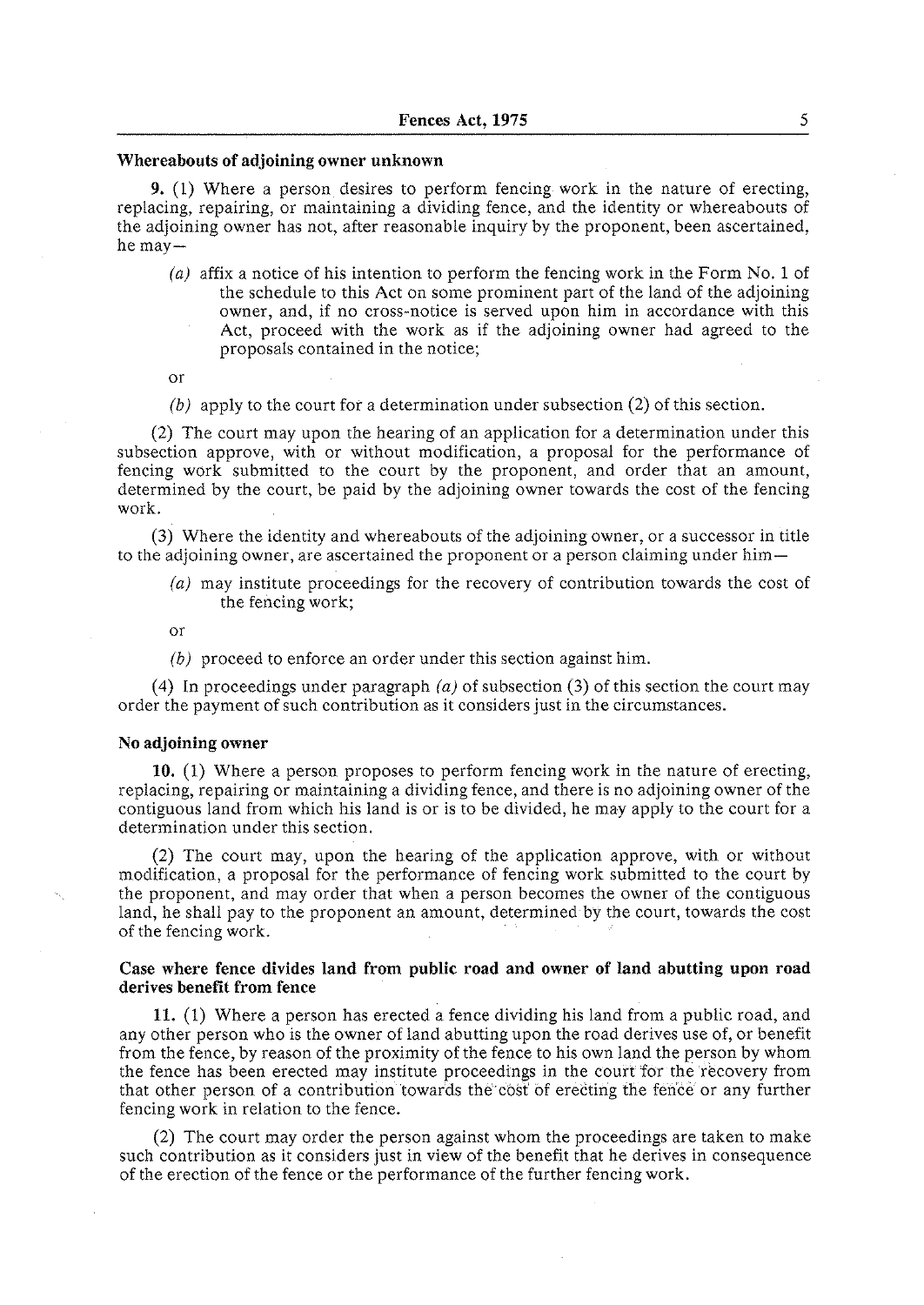## **Powers of court**

**12.** (1) Where any difference or dispute arises in relation to fencing work, or any liability arising under this Act, any person affected by the difference or dispute may by application to the court seek a determination of the matter.

(2) Upon the hearing of an application under subsection (1) of this section the court may determine the matter in such manner as it considers just and may-

- (a) make any finding, determination or order in relation to the erection of a fence, the nature of the fence to be erected, the line of fence to be adopted and the amount of compensation (if any) to be paid for loss of occupation of Land as a result of the erection of a fence otherwise than upon the boundary of contiguous land;
- *(b)* make any finding, determination or order in relation to the performance of replacement, repair or maintenance work in relation to a dividing fence;
- (c) determine the person or persons by whom any fencing work is to be performed, and where it is to be performed by different persons, the part of the work to be performed by each;
- (d) re-open and correct or vary any agreement arrived at under this Act (including an agreement that is, by virtue of section 7 of this Act, deemed to have been made) upon such terms as the court considers just;
- *(e)* re-consider and vary upon such terms as the court considers just an order under section 9 or section 10 of this Act;
- *jf)* determine the time at which fencing work is to be performed and the manner of its performance;
- (g) make any order that may be necessary or expedient in relation to entry upon or access to land for the purposes of performing fencing work;
- *(hi* order the removal of a fence or any portion of a fence not erected upon the proper boundary;
- (i) determine the cost of. fencing work and the persons by whom and the proportions in which the cost is to be borne;
- (jj make any order or give any direction that may be necessary or expedient to overcome difficulties ascertained during the progress of fencing work;
- $(k)$  determine, and order payment of, compensation for any damage for which compensation is payable under this Act, or any other Act or law;

and

(1) make such order for costs as the court considers just.

(3) The court may, on the application of any interested person, extend any limitation of time prescribed by this Act (whether or not the time so limited has expired).

(4) Where the owner of land claims to be entitled to the payment of an amount from an adjoining owner in respect of the performance of fencing work either in pursuance of the provisions of this Act, or any agreement under this Act, he may apply to the court for an order for payment of that amount.

(5) The court may upon an application under subsection (4) of this section make an order for any person to pay an amount for which he is so liable.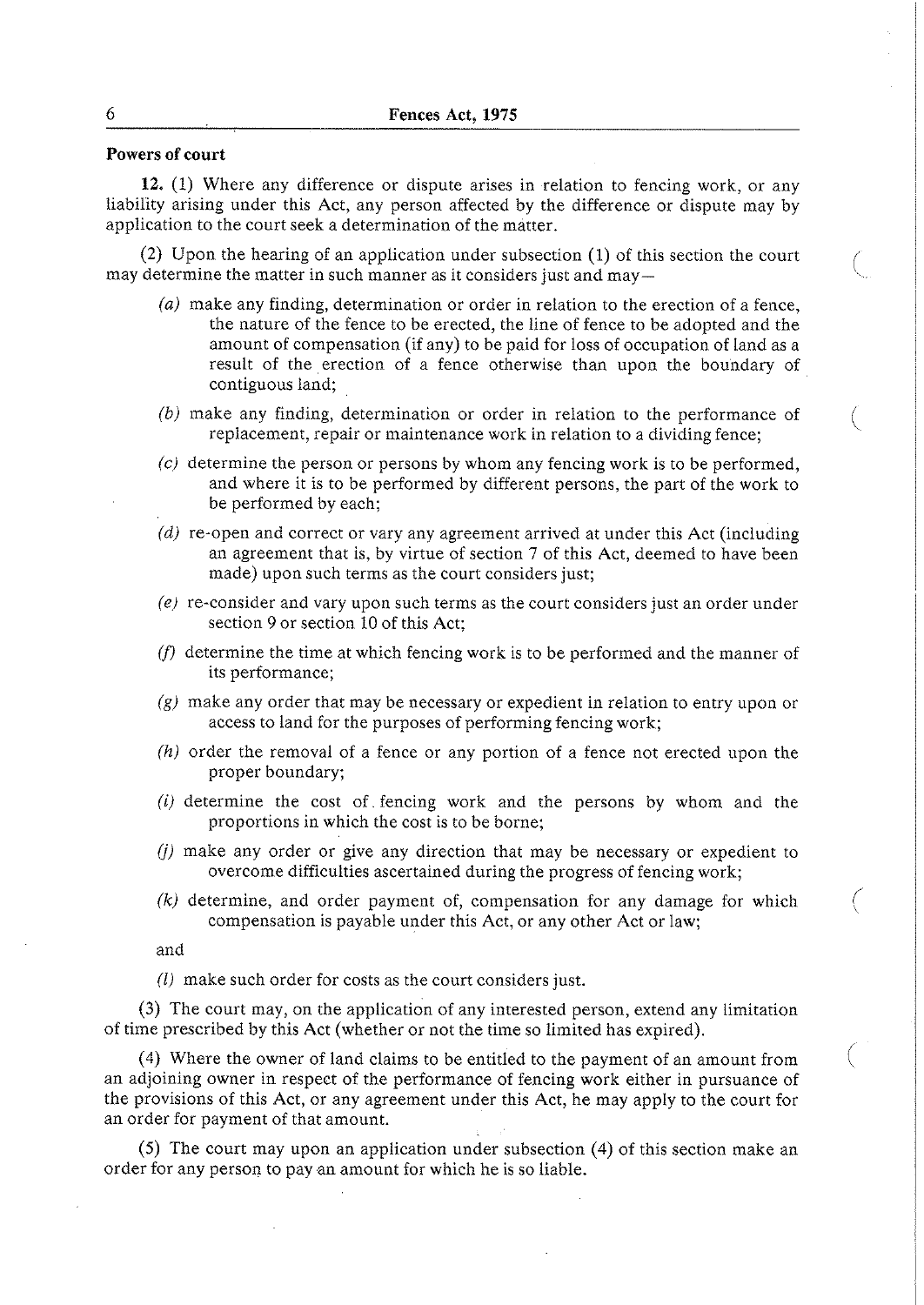(6) Subject to subsection (7) of this section, any dispute as to the relative proportion in which the cost of fencing work is to be borne as between adjoining owners shall be determined according to the benefit that each of the adjoining owners derives from the performance of the fencing work, and, in the absence of proof to the contrary it shall be presumed that the adjoining owners derive equal benefit from the performance of the fencing work.

(7) If fencing work consists in the erection of an adequate fence or a fence of better quality than an adequate fence, or the conversion of an existing fence into an adequate fence or a fence of better quality than an adequate fence, then, in the absence of agreement between the adjoining owners, the contribution for which an adjoining owner is liable shall be one-half of the minimum cost of erecting an adequate fence, or converting the existing fence into an adequate fence.

(8) For the purposes of this section $-$ 

(a) an adequate fence is a fence that conforms with general standards of good fencing existing in the locality in which the fencing work has been or is to be performed and is adequate for the purposes of the owner against whom contribution is sought;

and

*(b)* a fence may be an adequate fence notwithstanding that it is discontinuous where any vegetation, watercourse, ditch or other geographical configuration serves as a fence or portion thereof.

(9) Any person who is, in accordance with this Act, liable to either of the adjoining owners of land in respect of fencing work shall be entitled to appear in any proceedings relating to that fencing work under this section.

#### **Variation of cost of work on appeal**

**12a.** On an appeal against a determination or order of the court, the court hearing the appeal may, in addition to any other order it may make, vary any determination as to the cost of fencing work to take account of any variation in the cost subsequent to the determination.

 $\ddot{\mathbf{v}}$  $\mathbf{r}$ 

### **Landlord and tenant**

**14.** (1) Subject to any agreement between a landlord and tenant and the provisions of this section, the landlord may recover, as a debt due to him, contribution towards the satisfaction of any liability incurred by the landlord during the tenancy in respect of fencing work performed in relation to fences dividing the land occupied by the tenant from the land of adjoining owners.

(2) The contribution recoverable under subsection (1) of this section shall be determined in accordance with the following principles:-

- (a) where at the time of the performance of the fencing work a period of less than three years remains of the term of the tenancy, no contribution is payable by the tenant; . \_:, . . :, , ,: I.
- *(b)* where at the time of the performance of the fencing work a period of at least three years but less than six years remains of the term of the tenancy, a contribution of one-quarter of the liability incurred by the landlord is payable by the tenant;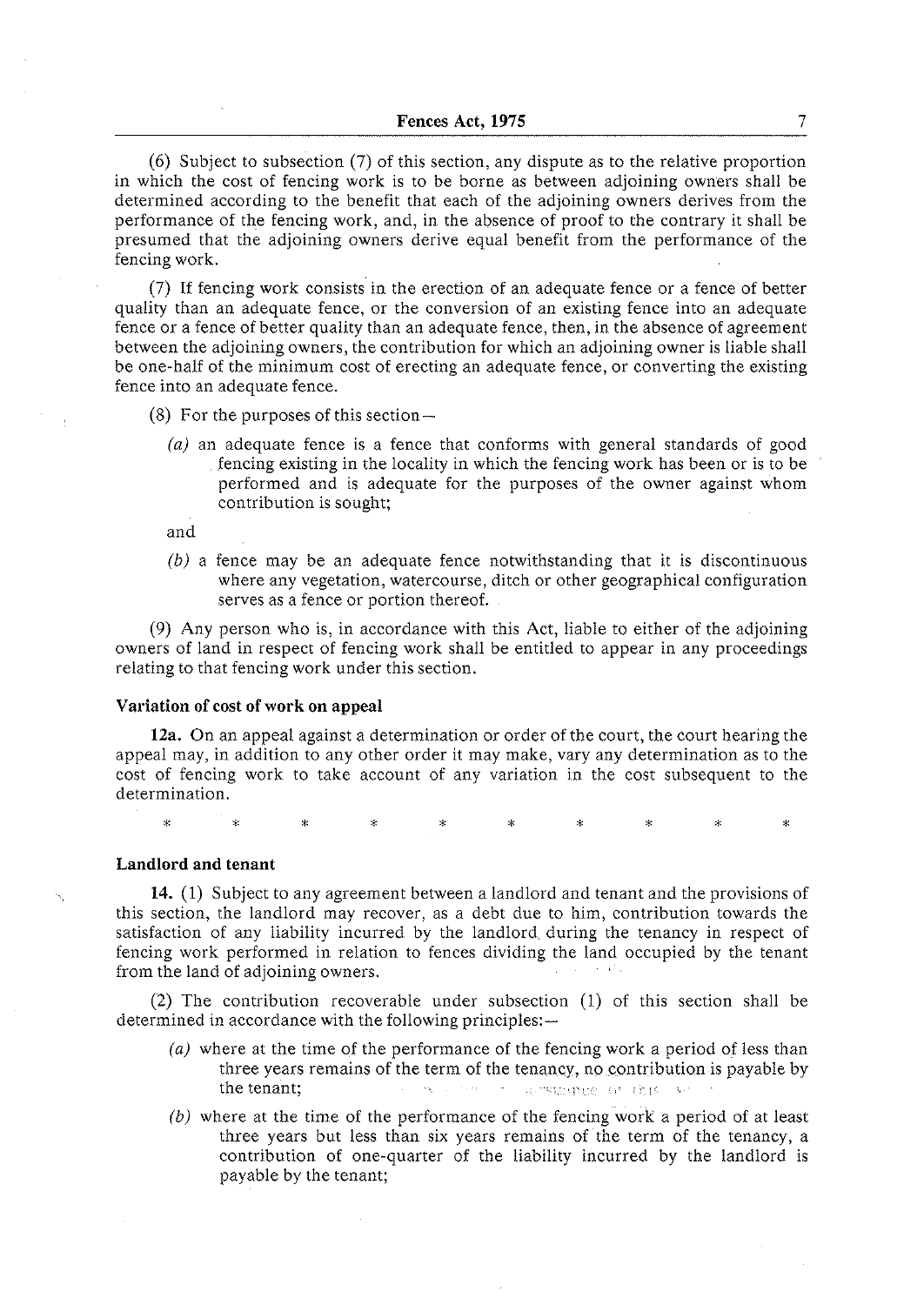$(c)$  where at the time of the performance of the fencing work a period of at least six years but less than twelve years remains of the term of the tenancy, a contribution of one-half of the liability incurred by the landlord is payable by the tenant;

and

( $d$ ) where at the time of the performance of the fencing work a period of at least twelve years remains of the term of the tenancy, the landlord may recover a sum sufficient to satisfy his total liability from the tenant.

(3) Subject to any relevant agreement, where a tenant exercises a right or option to purchase land occupied by him for a sum fixed in an agreement, or fixed in accordance with principles contained in an agreement, with the landlord, the former landlord may recover as a debt from the former tenant, in augmentation of the purchase price, any sum paid by the landlord during the tenancy, in respect of fencing work relating to the land subject to the tenancy.

(4) It shall be a defence to an action for the recovery of any moneys under this section that-

- (a) the fencing work was not required as a result of any act or default on the part of the tenant;
- *(b)* the tenant was not afforded adequate opportunity to make representations in relation to the proposals and counter-proposals (if any) before they became binding on the landlord or was afforded such an opportunity and objected to the proposals or counter-proposals by notice in writing served upon the landlord a reasonable time before the proposals or counter-proposals became binding upon him;

and

 $(c)$  the tenant was not bound by the order of a court to make contribution towards the cost of the fencing work by order of a court made pursuant to the provisions of this Act before the commencement of the fencing work.

## Contribution as between life tenant and remainderman

15. (1) Where a life tenant incurs any liability for fencing work, he shall be entitled to recover from the remainderman or the reversioner a contribution towards that liability.

(2) The contribution to which a life tenant is entitled under this section shall be the proportion of the liability incurred by the life tenant that the value of the interest of the remainderman or reversioner bears to the value of an estate of fee simple in the land.

## Damage to or destruction of dividing fence

**16.** (1) Subject to this section, where a dividing fence is damaged or destroyed, and there is an urgent need to repair or restore the fence, either of the adjoining owners may, without notice to the adjoining owner, carry out the requisite fencing work and recover one-half of the cost of the fencing work from the other adjoining owner.

(2) Where a dividing fence is damaged or destroyed as a result of a wrongful act or default on the part of any person, an adjoining owner who has properly incurred any cost or expense in repairing or restoring the fence (whether in pursuance of this Act or otherwise) may recover from that person, as a debt, the cost or expense so incurred.

(3) An adjoining owner shall not be entitled to recover contribution for any fencing work under this Act in so far as that fencing work consists in the repair of damage resulting from his own wrongful act or default.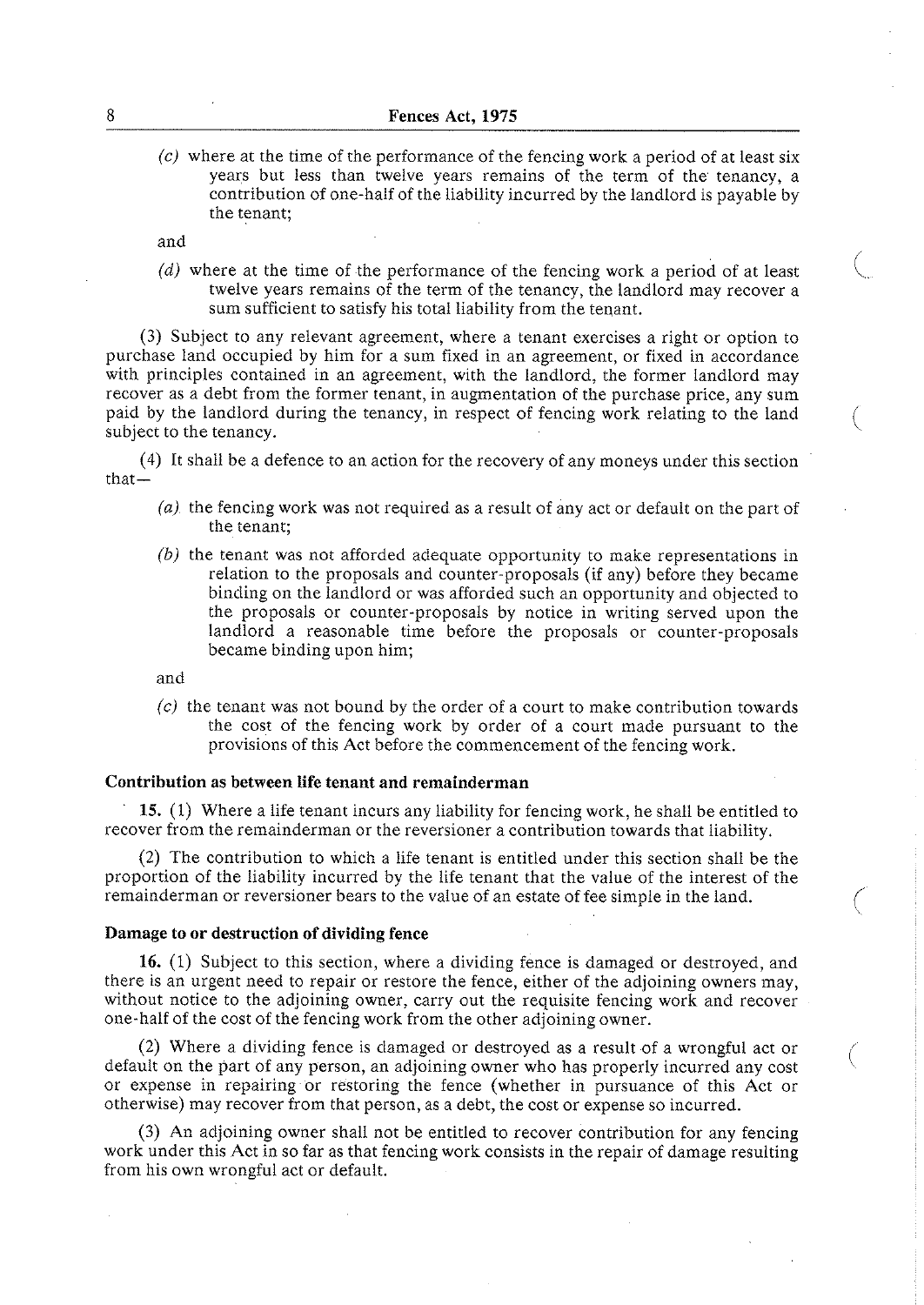## **Position of fence does not give rise to title by adverse possession**

**17.** Notwithstanding the provisions of the Real Property Act, where a dividing fence is erected otherwise than upon the boundary to contiguous land either in pursuance of an agreement under this Act, or of an order of the court, neither of the adjoining owners shall, by reason of his occupation of the land enclosed by the fence, be deemed to be in adverse possession of any land of the other so as to acquire title to that iand in derogation of the title or interest of the other.

#### **Power of entry**

**18.** (1) Subject to subsection (2) of this section and to any agreement or order, any person may, for the purpose of carrying out authorized fencing work, enter at any reasonable time upon land with any vehicle or equipment reasonably required for the purposes of the fencing work and do anything that may be reasonably required for the purposes of the fencing work.

(2) Except in the case of an emergency, the powers conferred by this section shall not be exercised unless at least two days before the land is entered in pursuance of this section notice in writing of the intended entry has been served upon the owner of the land.

(3) The powers conferred by this section shall be exercised as far as reasonably practicable so as not to cause injury to the land or property of any other person.

 $(4)$  In this section -

"authorized fencing work" means-

- (a) fencing work in respect of which agreement has been reached in pursuance of this Act;
- *(b)* fencing work authorized in accordance with the order of a court;
- or
- *(c)* fencing work otherwise authorized by this Act.

#### **Manner in which notice is to be given**

**19.** (1) Any notice under this Act must be signed by the person giving the notice or his solicitor, attorney or agent.

(2) Service of a notice under this Act must be effected personally or by registered post.

#### **Application of Act to land of the Crown and councils**

**20.** (1) Subject to subsection (2) of this section, this Act applies in respect of land of the Crown, an instrumentality or agency of the Crown, or a council.

(2) This Act does not apply in respect of any such land where $-$ 

- (a) the land comprises, or is comprised in, a single parcel of land of more than one hectare in area;
- *(b)* the land comprises, or is comprised in a public road or a road reserve;

or

*(c)* the land is exempted by regulation from the provisions of this Act.

(3) The Governor may, by regulation, exempt specified land, or land of a specified class, from the provisions of this Act.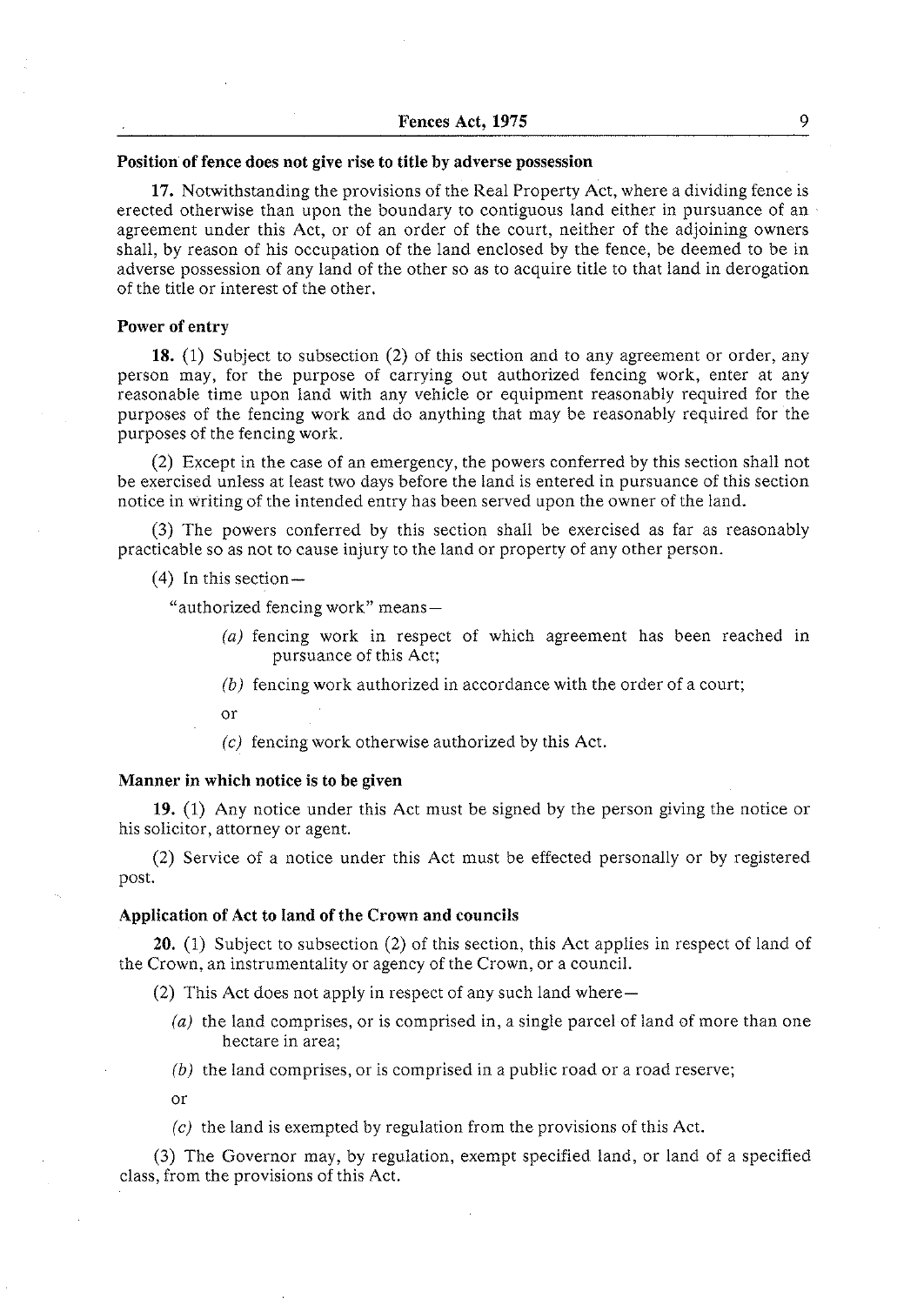#### **Extinguishment of prescriptive fencing rights**

**21.** Any obligation to fence land, or to maintain a fence in a state of repair, that may exist by prescription, is hereby extinguished.

## **Clearing of scrub in certain areas**

**22.** (1) Where a person proposes to perform fencing work on land, he may clear all scrub up to a width of two metres on each side of the fence, or the line of the proposed fence, and the cost of clearing the scrub shall be deemed to be part of the cost of performing the fencing work.

€

(2) The Governor may, by regulation, declare that this section shall not apply in respect of fencing work upon land, or land of a kind, specified in the regulation and the application of this section shall be modified accordingly.

#### **Departures from requirements of this Act** (

**23.** (1) A notice or cross-notice that complies in substance with the requirements of this Act shall, notwithstanding that it is not in the form required by this Act, be deemed to comply with this Act.

(2) Where fencing work is carried out substantially in conformity with an agreement or order under this Act, the court before which any proceedings relating to the fencing work are brought may determine that subject to any adjustment or rights and liabilities ordered by the court, the rights and liabilities of the adjoining owners shall be determined as if the fencing work had been carried out in conformity with that agreement or order.

**(3)** Where a determination is made under subsection (2) of this section the rights and liabilities of the adjoining owners shall be determined in accordance with that determination.

#### **Rules of court**

**24.** Rules of court regulating the practice and procedure of the court in proceedings under this Act may be made subject to and in accordance with the *Local and District Criminal Courts Act, 1926-1974.* 

## **This Act is not to derogate from powers conferred by other legislation**

**25.** The provisions of this Act shall not be construed as derogating from powers conferred upon any authority, body or person by any other Act.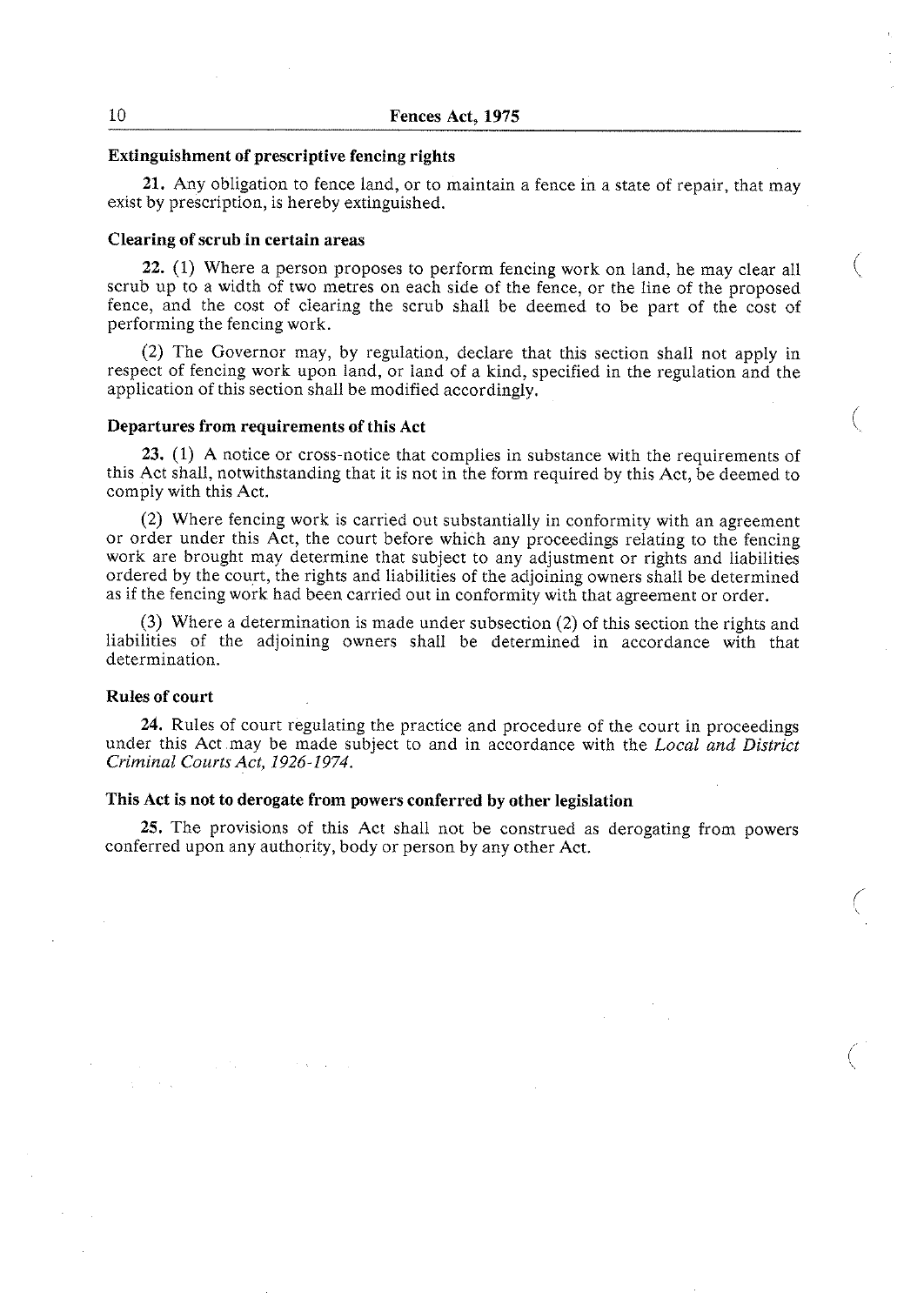#### THE SCHEDULE

#### FORM NO. I

#### Notice of htention to Erect a Fence

To A.B., Owner of [Describe land with sufficient particularity to identify it].

TAKE NOTICE that I propose that a fence be erected between the land described above and the contiguous land [Describe land with sufficient particularity to identify it of which I am the owner.

The particulars of my proposal are as follows: -

- (a) [State the length and position of the proposed fence]
- (b) [Describe the nature of the proposed fence)
- $(c)$  [State the cost of the erection of the proposed fence]
- *(dl* [State the amount that the person by whom the notice is given seeks to recover from the person to whom the notice is given]
- $f(e)$  [State whether the person by whom the notice is given proposes to pay compensation to the person to whom the notice is given for loss of occupation of any land, and, if so, the amount of the compensation]

(f) [State the name and address of any contractor or other person by whom the proposed fence is to be erected.]

N.B.—IF YOU DO NOT WITHIN THIRTY DAYS AFTER SERVICE OF THIS NOTICE SERVE UPON ME A<br>CROSS-NOTICE IN ACCORDANCE WITH THE FENCES ACT, YOU WILL BE DEEMED TO HAVE AGREED TO<br>THESE PROPOSALS AND WILL BE BOUND THEREBY.

This notice is given pursuant to the Fences Act, 1975.

Dated this day of 19

#### (Signed) C.D

Address for service of a cross-notice:

/Set forth an address at which service of a cross-notice may be effected upon the person by or on whose behalf the notice is given)

I This item is to be omitted where the line of the proposed fence does not encroach upon the land oi the person to whom the notice is given.

#### FORM NO. 2

#### Notice of Intention to Perform Replacement, Repair or Maintenance Work

To A.B., Owner of [Describe land with sufficient particularity to identify it].

TAKE NOTICE that I propose that fencing work be performed in relation to a fence dividing the land described above<br>from contiguous land [*Describe land with sufficient particularity to identify it*] of which I am the owner

The particulars of my proposal are as follows: --

- (a) [Describe the nature of the proposed fencing work]
- (b) [State the cost of the proposed fencing work]
- **(c)** [State the amount that the person by whom the notice is given seeks to recover from the person to whom the notice is given)
- (d) [State the name and address of the contractor or other person by whom the proposed iencing work is to be performed.]

N.B.-IF YOU DO NOT WITHIN THIRTY DAYS AFTER SERVICE OF THIS NOTICE SERVE UPON ME A CROSS-NOTICE IN ACCORDANCE WITH THE FENCES ACT. YOU WILL BE DEEMED TO HAVE AGREED TO THESE PROPOSALS AND WlLL BE BOUND THEREBY.

This notice is given pursuant to the Fences Act, 1975.

#### (Signed) C.D.

Address for service of a cross-notice:

[Set forth an address at which service of a cross-notice may be effected upon the person by or on whose behalf the notice is given)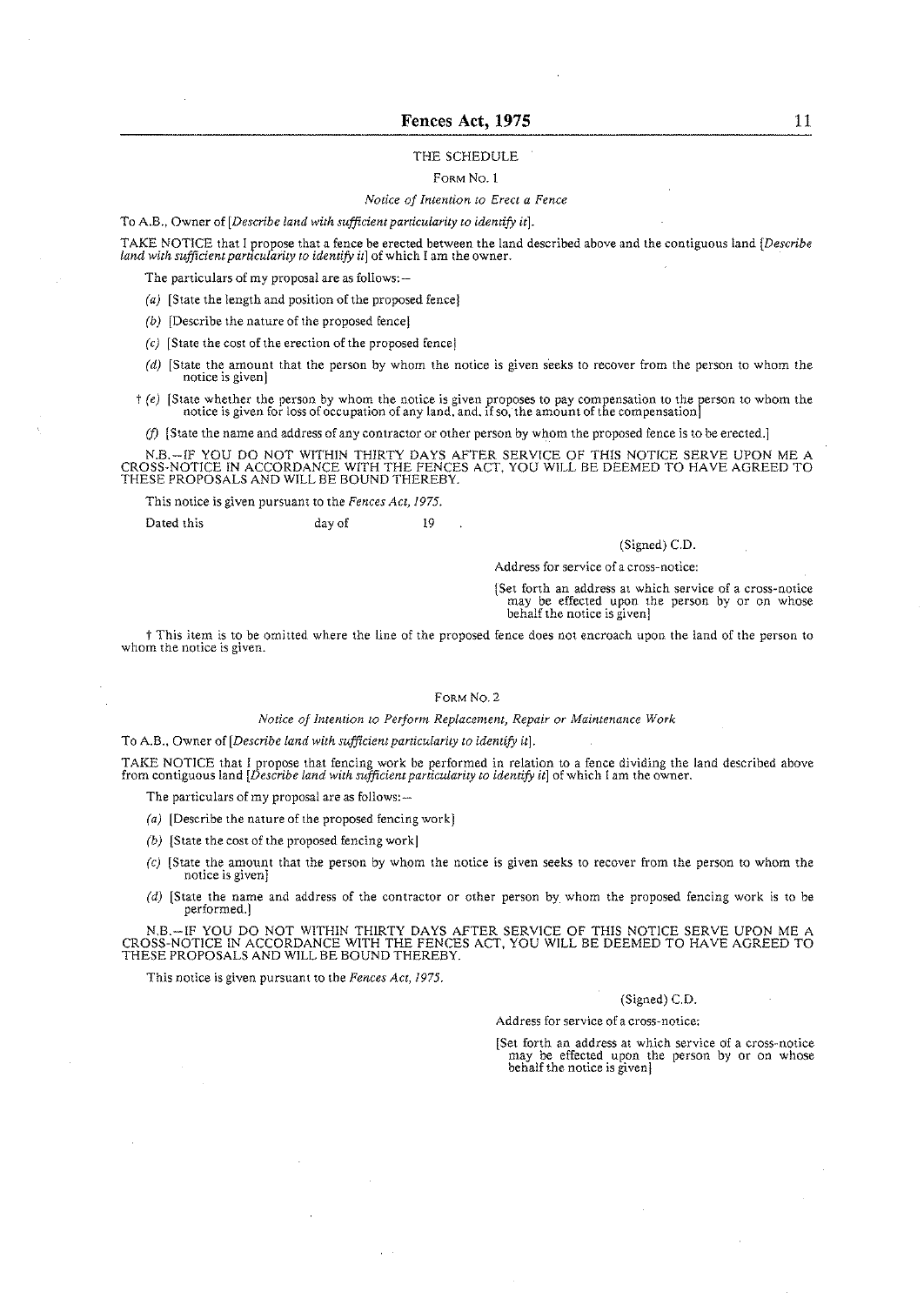#### FORM NO. *3*

#### *Cross-Nonce*

To C.D.

TAKE NOTICE that I object to the notice given by you pursuant to the *Fences Act*, and dated the day of

The particulars of my objection are as follows: -

Set forth the proposals to which objection is made. (If objection is made to ail of the proposals, a statement of that tact will suffice))

t I make the foilowing counter-proposals:

[Set forth any counter-proposalsl

t N.B.—IF YOU DO NOT WITHIN THIRTY DAYS AFTER SERVICE OF THIS NOTICE SERVE UPON ME A WRITTEN NOTICE OF OBJECTION IN ACCORDANCE WITH THE FENCES ACT, YOU WILL BE DEEMED TO HAVE AGREED TO THE ABOVE COUNTER-PROPOSALS AND WILL

This Notice is given pursuant to the *Fences* **Act,** 1975.

#### (Signed) A.B

i These items are to be omitted where no counter-proposals are made.